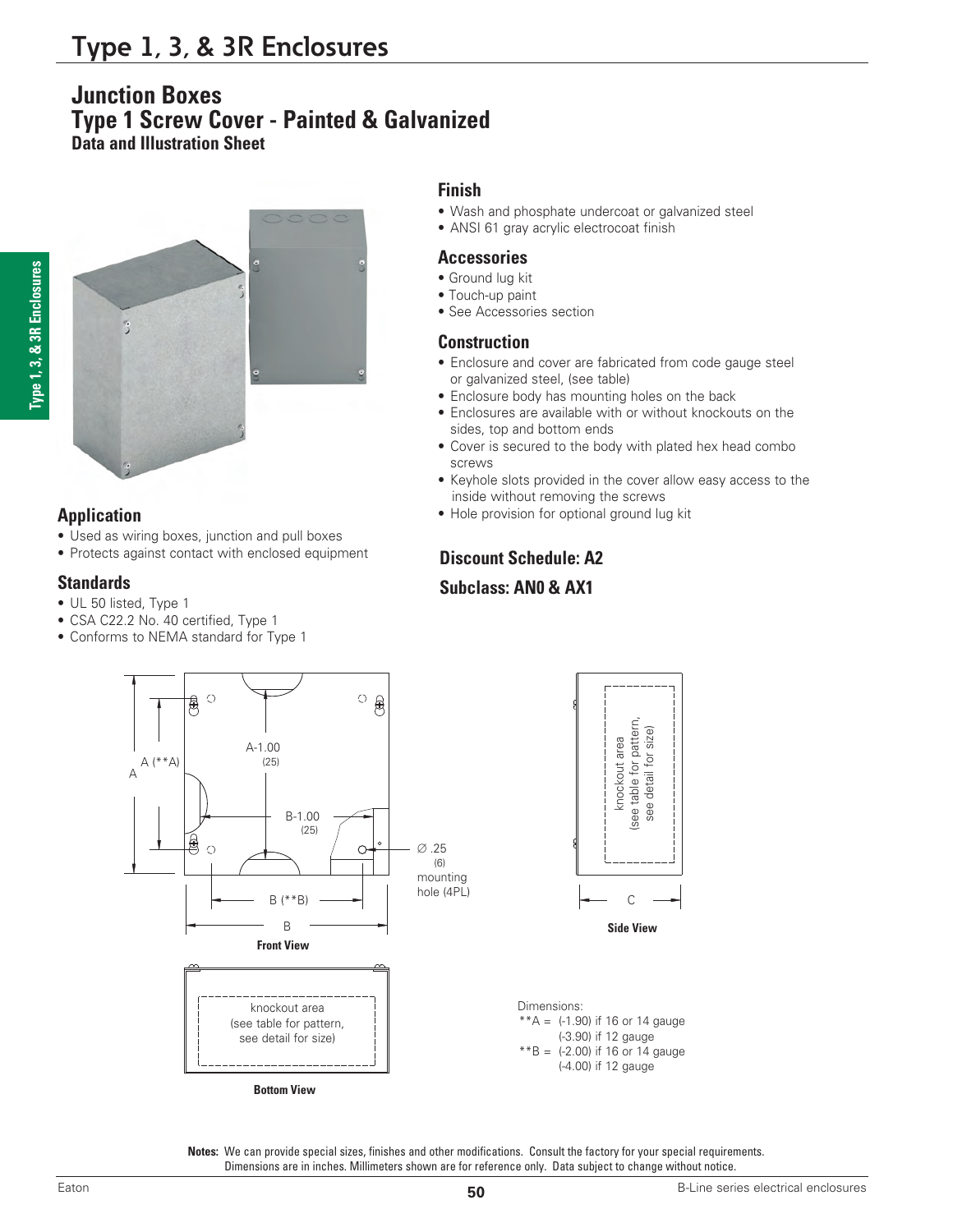# **Junction Boxes Type 1 Screw Cover - Painted & Galvanized Catalog Number**

| <b>Enclosure Catalog Number</b>     |                    |                   |                               | <b>Enclosure Size</b>                              |                 |       | <b>Knockout</b><br><b>Pattern</b>      | <b>Knockout</b><br><b>Pattern</b>  |  |
|-------------------------------------|--------------------|-------------------|-------------------------------|----------------------------------------------------|-----------------|-------|----------------------------------------|------------------------------------|--|
| <b>Painted</b><br><b>Galvanized</b> |                    |                   | <b>Height x Width x Depth</b> |                                                    |                 |       |                                        |                                    |  |
|                                     |                    |                   | $A \times B \times C$         |                                                    |                 |       |                                        |                                    |  |
| KO                                  | No KO              | K <sub>0</sub>    | No KO                         | in.<br>mm                                          |                 | Gauge | <b>Each Side</b>                       | <b>Top &amp; Bottom</b>            |  |
| 443 SC                              | <b>443 SC NK</b>   | <b>443 SCGV</b>   | <b>443 SCGV NK</b>            | 4.00 x 4.00 x 3.00<br>102 x 102 x 76               |                 | 16    | $\mathbb{C}(\mathbb{D})$               | $\odot$ <sup>O</sup>               |  |
| 444 SC                              | <b>444 SC NK</b>   | <b>444 SCGV</b>   | <b>444 SCGV NK</b>            | $4.00 \times 4.00 \times 4.00$                     | 102 x 102 x 102 | 16    | $\odot$ <sup>O</sup>                   | $\circled{c}$                      |  |
| 644 SC                              | <b>644 SC NK</b>   | 644 SCGV          | <b>644 SCGV NK</b>            | $6.00 \times 4.00 \times 4.00$                     | 152 x 102 x 102 | 16    | <b>CO</b> E                            | $\circledcirc$                     |  |
| 663 SC                              | <b>663 SC NK</b>   | <b>663 SCGV</b>   | <b>663 SCGV NK</b>            | $6.00 \times 6.00 \times 3.00$                     | 152 x 152 x 76  | 16    | $\mathbb{C}(\overline{D})$             | CDE                                |  |
| 664 SC                              | <b>664 SC NK</b>   | <b>664 SCGV</b>   | <b>664 SCGV NK</b>            | $6.00 \times 6.00 \times 4.00$                     | 152 x 152 x 102 | 16    | CDE                                    | $\mathcal{O}(D)(E)$                |  |
| 863 SC                              | <b>863 SC NK</b>   | 863 SCGV          | <b>863 SCGV NK</b>            | 8.00 x 6.00 x 4300                                 | 203 x 152 x 76  | 16    |                                        | $\mathbb{C}(\mathbb{D})\mathbb{E}$ |  |
| 864 SC                              | <b>864 SC NK</b>   | <b>864 SCGV</b>   | <b>864 SCGV NK</b>            | $8.00 \times 6.00 \times 4.00$                     | 203 x 152 x 102 | 16    | $\bigoplus(\text{H})\bigcap(\text{H})$ | $\mathcal{O}(D)(E)$                |  |
| 884 SC                              | <b>884 SC NK</b>   | <b>884 SCGV</b>   | 884 SCGV NK                   | $8.00 \times 8.00 \times 4.00$<br>203 x 203 x 102  |                 | 16    | GHAD                                   | GAND                               |  |
| --                                  | <b>1064 SC NK</b>  | ۰.                | <b>1064 SCGV NK</b>           | $10.00 \times 6.00 \times 4.00$<br>254 x 152 x 102 |                 | 16    | $\overline{\phantom{a}}$               |                                    |  |
| 1084 SC                             | <b>1084 SC NK</b>  | <b>1084 SCGV</b>  | <b>1084 SCGV NK</b>           | $10.00 \times 8.00 \times 4.00$                    | 254 x 203 x 102 | 16    | $\bigoplus(\text{H})\bigcap(\text{H})$ | @OO                                |  |
| 10104 SC                            | <b>10104 SC NK</b> | 10104 SCGV        | <b>10104 SCGV NK</b>          | 10.00 x 10.00 x 4.00                               | 254 x 254 x 102 | 16    | $\bigcircledR\oplus\bigcirc$           | $\left(\widehat{G}(H)(1)\right)$   |  |
| 1264 SC                             | <b>1264 SC NK</b>  |                   | <b>1264 SCGV NK</b>           | 12.00 x 6.00 x 4.00                                | 305 x 152 x 102 | 16    | DEXFXGXA                               | <b>CDE</b>                         |  |
| 1284 SC                             | <b>1284 SC NK</b>  | <b>1284 SCGV</b>  | 1284 SCGV NK                  | 12.00 x 8.00 x 4.00                                | 305 x 203 x 102 | 16    | (D)E)F)G)H)                            | $\left(\widehat{G}(H)(1)\right)$   |  |
| 12104 SC                            | <b>12104 SC NK</b> | <b>12104 SCGV</b> | <b>12104 SCGV NK</b>          | 12.00 x 10.00 x 4.00                               | 305 x 254 x 102 | 16    | <b>DEFIGH</b>                          | <b>DEFIGH</b>                      |  |
| 12124 SC                            | <b>12124 SC NK</b> | <b>12124 SCGV</b> | <b>12124 SCGV NK</b>          | 12.00 x 12.00 x 4.00                               | 305 x 305 x 102 | 16    | <b>DEFIGH</b>                          | <b>DEFGA</b>                       |  |
|                                     | 15154 SC NK        | 15154 SCGV        | ۰.                            | 15.00 x 15.00 x 4.00<br>381 x 381 x 102            |                 | 16    | ( C(D) E) F) G(H) T                    | COEFGAD                            |  |
| 16124 SC                            | <b>16124 SC NK</b> | 16124 SCGV        | <b>16124 SCGV NK</b>          | 16.00 x 12.00 x 4.00<br>406 x 305 x 102            |                 | 16    | COEFIGHO                               | <b>DEFIGH</b>                      |  |
| 16164 SC                            | 16164 SC NK        | 16164 SCGV        |                               | 16.00 x 16.00 x 4.00                               | 406 x 406 x 102 | 16    | COEFGAD                                | COEFIGHO                           |  |
| 18124 SC                            | <b>18124 SC NK</b> | <b>18124 SCGV</b> | <b>18124 SCGV NK</b>          | 18.00 x 12.00 x 4.00                               | 457 x 305 x 102 | 16    | BCDEFGHUD                              | (D) E) F) G) H)                    |  |
|                                     | 18154 SC NK        | 18154 SCGV        |                               | 18.00 x 15.00 x 4.00                               | 457 x 381 x 102 | 16    | BCODE(F)G(H) T.O                       | $\mathcal{O}(D(E)F)G(H)$           |  |
| 18184 SC                            | <b>18184 SC NK</b> | 18184 SCGV        | <b>18184 SCGV NK</b>          | 18.00 x 18.00 x 4.00<br>457 x 457 x 102            |                 | 16    | BODEFGHUO                              | BCDEFGHUD                          |  |
| 24124 SC                            | <b>24124 SC NK</b> | 24124 SCGV        | --                            | 24.00 x 12.00 x 4.00<br>610 x 305 x 102            |                 | 16    | BCODE(F)G(H)(I)                        | <b>DELEGH</b>                      |  |
|                                     | <b>24184 SC NK</b> | 24184 SCGV        | --                            | 24.00 x 18.00 x 4.00<br>610 x 457 x 102            |                 | 16    | <b>BCDEFGHILL</b>                      | BCOEFGH(I)                         |  |
| 24244 SC                            | <b>24244 SC NK</b> | <b>24244 SCGV</b> | <b>24244 SCGV NK</b>          | 24.00 x 24.00 x 4.00                               | 610 x 610 x 102 | 14    | BCDEFGHUD                              | BCDEFGHUD                          |  |
|                                     | 30184 SC NK        | 30184 SCGV        | <b>30184 SCGV NK</b>          | 30.00 x 18.00 x 4.00                               | 762 x 457 x 102 | 16    | BCDEECHOO                              | BCOEFGH00                          |  |
| 30244 SC                            | 30244 SC NK        | 30244 SCGV        | <b>30244 SCGV NK</b>          | 30.00 x 24.00 x 4.00                               | 762 x 610 x 102 | 14    | BODEEGHOO                              | BCOEEGH00                          |  |
|                                     | 30304 SC NK        |                   | <b>30304 SCGV NK</b>          | 30.00 x 30.00 x 4.00                               | 762 x 762 x 102 | 12    |                                        |                                    |  |



#### **Conduit Sizes**

#### **Knockout Detail**

**Note:** See table for applicable knockout pattern.

**Notes:** Dimensions are in inches. Millimeters shown are for reference only. Data subject to change without notice.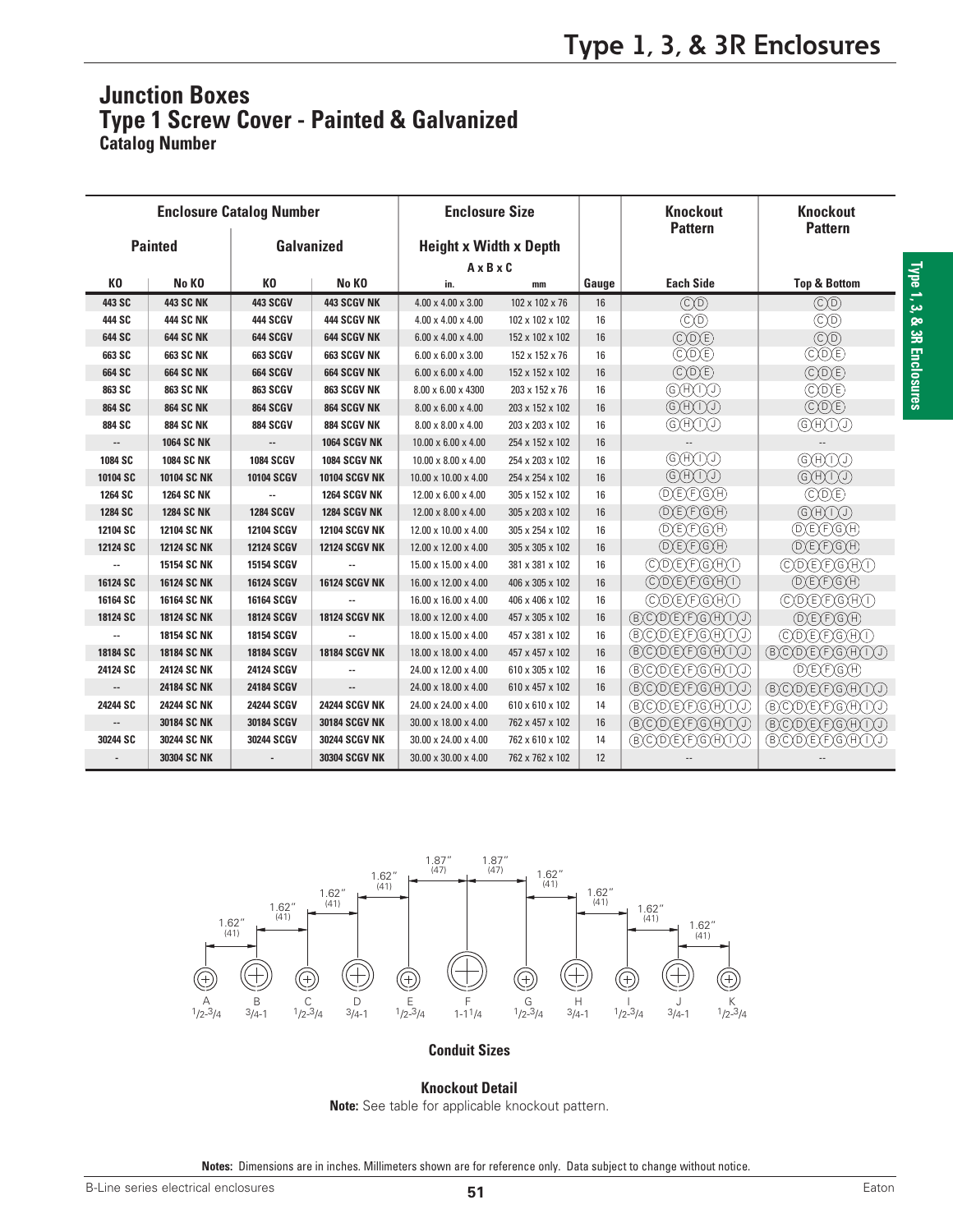# **Type 1, 3, & 3R Enclosures**

# **Junction Boxes Type 1 Screw Cover - Painted & Galvanized**

**Catalog Number**

| <b>Enclosure Catalog Number</b>     |                    |                          |                               | <b>Enclosure Size</b>                             |                   |                | <b>Knockout</b>                                                                  | <b>Knockout</b>                                   |  |
|-------------------------------------|--------------------|--------------------------|-------------------------------|---------------------------------------------------|-------------------|----------------|----------------------------------------------------------------------------------|---------------------------------------------------|--|
| <b>Painted</b><br><b>Galvanized</b> |                    |                          | <b>Height x Width x Depth</b> |                                                   |                   | <b>Pattern</b> | <b>Pattern</b>                                                                   |                                                   |  |
|                                     |                    |                          |                               | $A \times B \times C$                             |                   |                |                                                                                  |                                                   |  |
| KO                                  | No KO              | КO                       | No KO                         | in.                                               | mm                | Gauge          | <b>Each Side</b>                                                                 | <b>Top &amp; Bottom</b>                           |  |
| 666 SC                              | <b>666 SC NK</b>   | <b>666 SCGV</b>          | <b>666 SCGV NK</b>            | 152 x 152 x 152<br>$6.00 \times 6.00 \times 6.00$ |                   | 16             | $\overline{(\mathbb{C})(\mathbb{D})(\mathbb{E})}$                                | $\overline{(\mathbb{C})(\mathbb{D})(\mathbb{E})}$ |  |
| 866 SC                              | <b>866 SC NK</b>   | <b>866 SCGV</b>          | 866 SCGV NK                   | $8.00 \times 6.00 \times 6.00$                    | 203 x 152 x 152   | 16             | GAOO                                                                             | <b>CDE</b>                                        |  |
| 886 SC                              | <b>886 SC NK</b>   | <b>886 SCGV</b>          | 886 SCGV NK                   | $8.00 \times 8.00 \times 6.00$                    | 203 x 203 x 152   | 16             | $\bigodot\bigl(\mathrm{H}\bigl(\mathrm{H}\bigl)\bigl(\mathrm{H}\bigl)\bigl)$     | $\bigoplus(\text{H})\bigoplus(\text{H})$          |  |
| 1086 SC                             | <b>1086 SC NK</b>  | <b>1086 SCGV</b>         | <b>1086 SCGV NK</b>           | $10.00 \times 8.00 \times 6.00$                   | 254 x 203 x 152   | 16             | <b>DEFIGH</b>                                                                    | GHUD                                              |  |
| 10106 SC                            | 10106 SC NK        | 10106 SCGV               | <b>10106 SCGV NK</b>          | 10.00 x 10.00 x 6.00                              | 254 x 254 x 152   | 16             | (D(E)F)G(H)                                                                      | <b>DECEGA</b>                                     |  |
| --                                  | <b>1266 SC NK</b>  |                          |                               | 12.00 x 6.00 x 6.00                               | 305 x 152 x 152   | 16             |                                                                                  |                                                   |  |
|                                     | <b>1286 SC NK</b>  | --                       | 1286 SCGV NK                  | $12.00 \times 8.00 \times 6.00$                   | 305 x 203 x 152   | 16             |                                                                                  |                                                   |  |
| 12106 SC                            | <b>12106 SC NK</b> | <b>12106 SCGV</b>        | <b>12106 SCGV NK</b>          | 12.00 x 10.00 x 6.00                              | 305 x 254 x 152   | 16             | <b>DEFIGH</b>                                                                    | <b>DECEGA</b>                                     |  |
| 12126 SC                            | <b>12126 SC NK</b> | <b>12126 SCGV</b>        | <b>12126 SCGV NK</b>          | 12.00 x 12.00 x 6.00                              | 305 x 305 x 152   | 16             | $(D)E)E$ $(H)$                                                                   | <b>DECFIGH</b>                                    |  |
|                                     | 15156 SC NK        |                          | <b>15156 SCGV NK</b>          | 15.00 x 15.00 x 6.00                              | 381 x 381 x 152   | 16             |                                                                                  |                                                   |  |
| 16126 SC                            | <b>16126 SC NK</b> | 16126 SCGV               | <b>16126 SCGV NK</b>          | 16.00 x 12.00 x 6.00                              | 406 x 305 x 152   | 16             | $\overline{(\mathbb{C})\mathbb{D}(\mathbb{E})\mathbb{F})(\mathbb{G})\mathbb{H}}$ | (D)E)F)G)H)                                       |  |
| 16166 SC                            | 16166 SC NK        | 16166 SCGV               | <b>16166 SCGV NK</b>          | 16.00 x 16.00 x 6.00                              | 406 x 406x152     | 16             | COEFGAD                                                                          | <b>BCOEFGHUO</b>                                  |  |
| 18126 SC                            | 18126 SC NK        | <b>18126 SCGV</b>        | <b>18126 SCGV NK</b>          | 18.00 x 12.00 x 6.00                              | 457 x 305x152     | 16             | BCDEFGHUD                                                                        | <b>DEFIGH</b>                                     |  |
|                                     | 18156 SC NK        | Ξ.                       | <b>18156 SCGV NK</b>          | 18.00 x 15.00 x 6.00                              | 457 x 381x152     | 16             |                                                                                  |                                                   |  |
| 18186 SC                            | 18186 SC NK        | <b>18186 SCGV</b>        | <b>18186 SCGV NK</b>          | 18.00 x 18.00 x 6.00                              | 457 x 457x152     | 16             | <b>BCDEFGHUI</b>                                                                 | <b>BCDEFGHIO</b>                                  |  |
| ä.                                  | 24126 SC NK        | $\sim$                   | <b>24126 SCGV NK</b>          | 24.00 x 12.00 x 6.00                              | 610 x 305x152     | 16             |                                                                                  |                                                   |  |
| 24186 SC                            | 24186 SC NK        | 24186 SCGV               | <b>24186 SCGV NK</b>          | 24.00 x 18.00 x 6.00                              | 610 x 457x152     | $16\,$         | BCDEEGH00                                                                        | BCDEFGHU0                                         |  |
|                                     | 24206 SC NK        |                          | <b>24206 SCGV NK</b>          | 24.00 x 20.00 x 6.00                              | 610 x 508x152     | 14             |                                                                                  |                                                   |  |
| 24246 SC                            | 24246 SC NK        | <b>24246 SCGV</b>        | <b>24246 SCGV NK</b>          | 24.00 x 24.00 x 6.00                              | 610 x 610x152     | 14             | <b>BCDEFGHIO</b>                                                                 | <b>BCDEFGHIO</b>                                  |  |
|                                     | 30186 SC NK        |                          | <b>30186 SCGV NK</b>          | 30.00 x 18.00 x 6.00                              | 762 x 457 x 152   | 16             |                                                                                  |                                                   |  |
| 30246 SC                            | 30246 SC NK        | 30246 SCGV               | <b>30246 SCGV NK</b>          | 30.00 x 24.00 x 6.00                              | 762 x 610 x 152   | 14             | BCOEFGHU                                                                         | BCOEFGHU                                          |  |
|                                     | 30306 SC NK        | μ.                       | 30306 SCGV NK                 | 30.00 x 30.00 x 6.00                              | 762 x 762 x 152   | 12             |                                                                                  |                                                   |  |
| 36246 SC                            | 36246 SC NK        | $\qquad \qquad \cdots$   | <b>36246 SCGV NK</b>          | 36.00 x 24.00 x 6.00                              | 914 x 310 x 152   | 14             | <b>BCODE(F)G(H)(T)</b>                                                           | BCDEFGH00                                         |  |
| цü                                  | 36306 SC NK        | $\overline{\phantom{a}}$ | 36306 SCGV NK                 | 36.00 x 30.00 x 6.00                              | 914 x 762 x 152   | 12             |                                                                                  |                                                   |  |
| u.                                  | 36366 SC NK        | $\cdots$                 | <b>36366 SCGV NK</b>          | 36.00 x 36.00 x 6.00                              | 914 x 914 x 152   | 12             |                                                                                  |                                                   |  |
| $\overline{a}$                      | 48366 SC NK        | $\ddotsc$                | <b>48366 SCGV NK</b>          | 48.00 x 36.00 x 6.00                              | 1219 x 914 x 152  | 12             | $\sim$                                                                           |                                                   |  |
|                                     | 48486 SC NK        | --                       | <b>48486 SCGV NK</b>          | 48.00 x 48.00 x 6.00                              | 1219 x 1219 x 152 | 12             |                                                                                  |                                                   |  |
| 888 SC                              | <b>888 SC NK</b>   | <b>888 SCGV</b>          | 888 SCGV NK                   | $8.00 \times 8.00 \times 8.00$                    | 203 x 203 x 203   | 16             | @@VV                                                                             | GOHOO                                             |  |
|                                     | <b>10108 SC NK</b> | --                       | <b>10108 SCGV NK</b>          | 10.00 x 10.00 x 8.00                              | 254 x 254 x 203   | 16             |                                                                                  |                                                   |  |
| 12128 SC                            | <b>12128 SC NK</b> | $\overline{\phantom{a}}$ | <b>12128 SCGV NK</b>          | 12.00 x 12.00 x 8.00                              | 305 x 305 x 203   | 16             | <b>DECEGH</b>                                                                    | <b>DEFIGH</b>                                     |  |
| 16128 SC                            | <b>16128 SC NK</b> | $\overline{\phantom{a}}$ | <b>16128 SCGV NK</b>          | 16.00 x 12.00 x 8.00                              | 406 x 305 x 203   | 16             | COEFIGHO                                                                         | (D)E)F)G)H)                                       |  |
| 18128 SC                            | <b>18128 SC NK</b> | $\overline{\phantom{a}}$ | <b>18128 SCGV NK</b>          | 18.00 x 12.00 x 8.00                              | 457 x 305 x 203   | 16             | BCOEFGH00                                                                        | <b>DEFGA</b>                                      |  |
| 18188 SC                            | <b>18188 SC NK</b> | $\overline{\phantom{a}}$ | <b>18188 SCGV NK</b>          | 18.00 x 18.00 x 8.00                              | 457 x 457 x 203   | 16             | <b>BCDEFGHIO</b>                                                                 | BCOEFGHU                                          |  |
| 24128 SC                            | 24128 SC NK        | ÷.                       | <b>24128 SCGV NK</b>          | 24.00 x 12.00 x 8.00                              | 610 x 305 x 203   | 16             | BODEFGHOO                                                                        | <b>OCEOH</b>                                      |  |
| 24188 SC                            | <b>24188 SC NK</b> | $\cdots$                 | <b>24188 SCGV NK</b>          | 24.00 x 18.00 x 8.00                              | 610 x 457 x 203   | 16             | BCODE(F)G(H)(I)                                                                  | <b>BCODE(F)G(H)T)</b>                             |  |
|                                     | 24208 SC NK        | Ξ.                       | <b>24208 SCGV NK</b>          | 24.00 x 20.00 x 8.00                              | 610 x 508 x 203   | 14             |                                                                                  |                                                   |  |
| 24248 SC                            | <b>24248 SC NK</b> |                          | <b>24248 SCGV NK</b>          | 24.00 x 24.00 x 8.00                              | 610 x 610 x 203   | 14             | BODEFGH00                                                                        | BODEFGHUO                                         |  |
| 30248 SC                            | 30248 SC NK        | 30248 SCGV               | <b>30248 SCGV NK</b>          | 30.00 x 24.00 x 8.00                              | 762 x 610 x 203   | 14             | BODEFGH00                                                                        | BCOEFGH00                                         |  |
|                                     | 30308 SC NK        | $\frac{1}{2}$            | <b>30308 SCGV NK</b>          | 30.00 x 30.00 x 8.00                              | 762 x 762 x 203   | 12             |                                                                                  |                                                   |  |
| 36248 SC                            | 36248 SC NK        | $\overline{\phantom{a}}$ | <b>36248 SCGV NK</b>          | 36.00 x 24.00 x 8.00                              | 914 x 610 x 203   | 14             | BCDEFGHUJ                                                                        | BCOEFGH00                                         |  |
|                                     | 36308 SC NK        | --                       | <b>36308 SCGV NK</b>          | 36.00 x 30.00 x 8.00                              | 914 x 762 x 203   | 14             |                                                                                  |                                                   |  |
| $\sim$                              | 36368 SC NK        | $\sim$                   | <b>36368 SCGV NK</b>          | 36.00 x 36.00 x 8.00                              | 914 x 914 x 203   | 14             |                                                                                  |                                                   |  |



**Conduit Sizes Knockout Detail - Note:** See table for applicable knockout pattern.

**Notes:** Dimensions are in inches. Millimeters shown are for reference only. Data subject to change without notice.